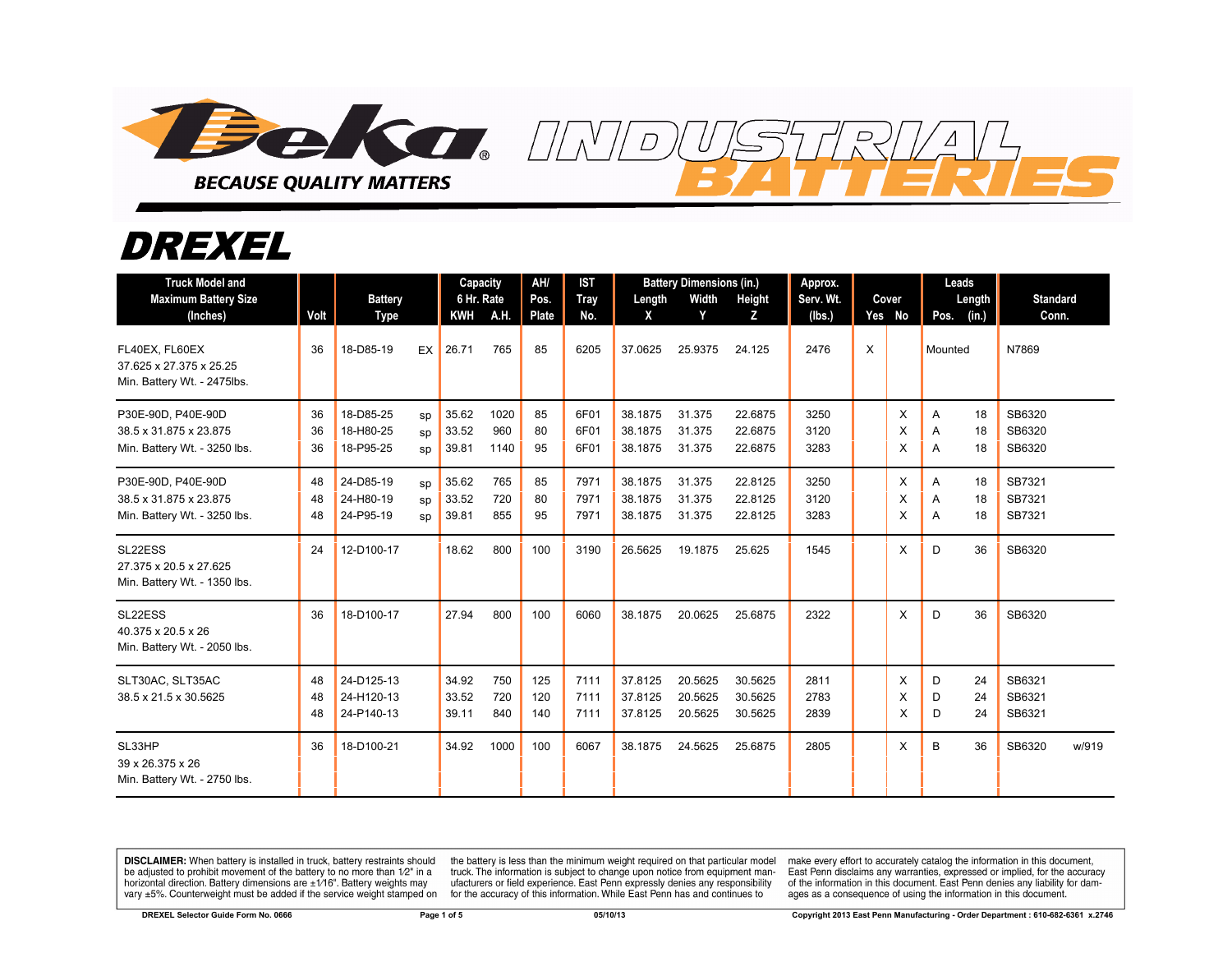| <b>Truck Model and</b><br><b>Maximum Battery Size</b><br>(Inches)                            | Volt                 | <b>Battery</b><br>Type                            |                | Capacity<br>6 Hr. Rate<br>KWH    | A.H.                     | AH/<br>Pos.<br><b>Plate</b> | IST<br><b>Tray</b><br>No.    | Length<br>X                              | <b>Battery Dimensions (in.)</b><br>Width<br>Y | Height<br>z                              | Approx.<br>Serv. Wt.<br>(lbs.) | Cover<br>Yes No |                  | Leads<br>Length<br>Pos.<br>(in.) |                      | <b>Standard</b><br>Conn.             |                                  |
|----------------------------------------------------------------------------------------------|----------------------|---------------------------------------------------|----------------|----------------------------------|--------------------------|-----------------------------|------------------------------|------------------------------------------|-----------------------------------------------|------------------------------------------|--------------------------------|-----------------|------------------|----------------------------------|----------------------|--------------------------------------|----------------------------------|
| MDR45<br><b>Optional Compartment</b><br>63.875 x 15.5 x 31.5                                 | 48<br>48<br>48       | 24-D125-13<br>24-H120-13<br>24-P140-13            |                | 34.92<br>33.52<br>39.11          | 750<br>720<br>840        | 125<br>120<br>140           | 7409<br>7409<br>7409         | 60.875<br>60.875<br>60.875               | 12.9375<br>12.9375<br>12.9375                 | 31.4375<br>31.4375<br>31.4375            | 2959<br>2929<br>2989           | X<br>Χ<br>X     |                  | B<br>B<br>B                      | 18<br>18<br>18       | SB6321<br>SB6321<br>SB6321           |                                  |
| SL44/3, SL44/4<br>39 x 27.125 x 26<br>Min. Battery Wt. - 3100 lbs.                           | 36                   | 18-D100-23                                        |                | 38.41                            | 1100                     | 100                         | 6003                         | 38.5625                                  | 26.9375                                       | 25.6875                                  | 3152                           |                 | X                | B                                | 36                   | SB6320                               | w/919                            |
| SL44ESS, HP, SL55<br>39.25 x 30.5 x 23.75<br>Min. Battery Wt. - 2900 lbs.                    | 36<br>36<br>36       | 18-D85-25<br>18-H80-25<br>18-P95-25               |                | 35.62<br>33.52<br>39.81          | 1020<br>960<br>1140      | 85<br>80<br>95              | 6030<br>6030<br>6030         | 38.1875<br>38.1875<br>38.1875            | 29.1875<br>29.1875<br>29.1875                 | 22.6875<br>22.6875<br>22.6875            | 2924<br>2807<br>2953           |                 | X<br>X<br>X      | Α<br>A<br>A                      | 30<br>30<br>30       | SB6320<br>SB6320<br>SB6320           | w/919<br>w/919<br>w/919          |
| SL66, SL77, SL88<br>39.25 x 37.375 x 23.75<br>Min. Battery Wt. - 3700 lbs.                   | 36<br>36<br>36       | 18-D85-31<br>18-H80-31<br>18-P95-31               | sp<br>sp<br>sp | 44.52<br>41.90<br>49.76          | 1275<br>1200<br>1425     | 85<br>80<br>95              | 6996<br>6996<br>6996         | 38.75<br>38.75<br>38.75                  | 36<br>36<br>36                                | 22.6875<br>22.6875<br>22.6875            | 3705<br>3557<br>3742           |                 | X<br>X<br>X      | D<br>D<br>D                      | 24<br>24<br>24       | SB6320<br>SB6320<br>SB6320           | w/919<br>w/919<br>w/919          |
| <b>SLT22 PRE 1993</b><br>39.75 x 21 x 27<br>Min. Battery Wt. - 2100 lbs.                     | 36                   | 18-D100-17                                        |                | 27.94                            | 800                      | 100                         | 6060                         | 38.1875                                  | 20.0625                                       | 25.6875                                  | 2322                           |                 | X                | D                                | 36                   | SB6320                               | w/919                            |
| SLT22, SLT30 after 1992<br>39.75 x 23.25 x 27<br>Min. Battery Wt. - 2100 lbs.                | 36<br>36<br>36<br>36 | 18-D100-19<br>18-D85-19<br>18-H80-19<br>18-P95-19 |                | 31.43<br>26.71<br>25.14<br>29.86 | 900<br>765<br>720<br>855 | 100<br>85<br>80<br>95       | 6057<br>6041<br>6041<br>6041 | 38.1875<br>38.1875<br>38.1875<br>38.1875 | 22.3125<br>22.3125<br>22.3125<br>22.3125      | 25.6875<br>22.6875<br>22.6875<br>22.6875 | 2564<br>2242<br>2152<br>2264   |                 | X<br>X<br>X<br>X | D<br>D<br>D<br>D                 | 36<br>36<br>36<br>36 | SB6320<br>SB6320<br>SB6320<br>SB6320 | w/919<br>w/919<br>w/919<br>w/919 |
| <b>SLT35, SLT30</b><br>38.625 x 21.75 x 27<br>Min. Battery Wt. - 2100 lbs.                   | 36                   | 18-D100-17                                        |                | 27.94                            | 800                      | 100                         | 6060                         | 38.1875                                  | 20.0625                                       | 25.6875                                  | 2322                           |                 | X                | D                                | 36                   | SB6320                               | w/919                            |
| MDR45<br>63.875 x 13.375 x 31.5<br>Min. Battery Wt. - 2420 lbs.                              | 48<br>48<br>48       | 24-D125-13<br>24-H120-13<br>24-P140-13            |                | 34.92<br>33.52<br>39.11          | 750<br>720<br>840        | 125<br>120<br>140           | 7409<br>7409<br>7409         | 60.875<br>60.875<br>60.875               | 12.9375<br>12.9375<br>12.9375                 | 31.4375<br>31.4375<br>31.4375            | 2959<br>2929<br>2989           | X<br>X<br>X     |                  | B<br>B<br>B                      | 18<br>18<br>18       | SB6321<br>SB6321<br>SB6321           |                                  |
| <b>MDR55</b><br>63.875 x 13.375 x 31.5<br>Min. Battery Wt. - 2620 lbs.                       | 48<br>48<br>48       | 24-D125-13<br>24-H120-13<br>24-P140-13            |                | 34.92<br>33.52<br>39.11          | 750<br>720<br>840        | 125<br>120<br>140           | 7409<br>7409<br>7409         | 60.875<br>60.875<br>60.875               | 12.9375<br>12.9375<br>12.9375                 | 31.4375<br>31.4375<br>31.4375            | 2959<br>2929<br>2989           | X<br>X<br>X     |                  | B<br>B<br>B                      | 18<br>18<br>18       | SB6321<br>SB6321<br>SB6321           |                                  |
| MDR55<br><b>Optional Compartment</b><br>63.875 x 15.5 x 31.5<br>Min. Battery Wt. - 2620 lbs. | 48<br>48<br>48       | 24-D125-13<br>24-H120-13<br>24-P140-13            |                | 34.92<br>33.52<br>39.11          | 750<br>720<br>840        | 125<br>120<br>140           | 7409<br>7409<br>7409         | 60.875<br>60.875<br>60.875               | 12.9375<br>12.9375<br>12.9375                 | 31.4375<br>31.4375<br>31.4375            | 2959<br>2929<br>2989           | X<br>X<br>X     |                  | B<br>B<br>B                      | 18<br>18<br>18       | SB6321<br>SB6321<br>SB6321           |                                  |

**DISCLAIMER:** When battery is installed in truck, battery restraints should be adjusted to prohibit movement of the battery to no more than  $12^v$  in a horizontal direction. Battery dimensions are  $\pm 1/16^v$ . Battery wei

the battery is less than the minimum weight required on that particular model<br>truck. The information is subject to change upon notice from equipment man-<br>ufacturers or field experience. East Penn expressly denies any respo

make every effort to accurately catalog the information in this document,<br>East Penn disclaims any warranties, expressed or implied, for the accuracy<br>of the information in this document. East Penn denies any liability for d ages as a consequence of using the information in this document.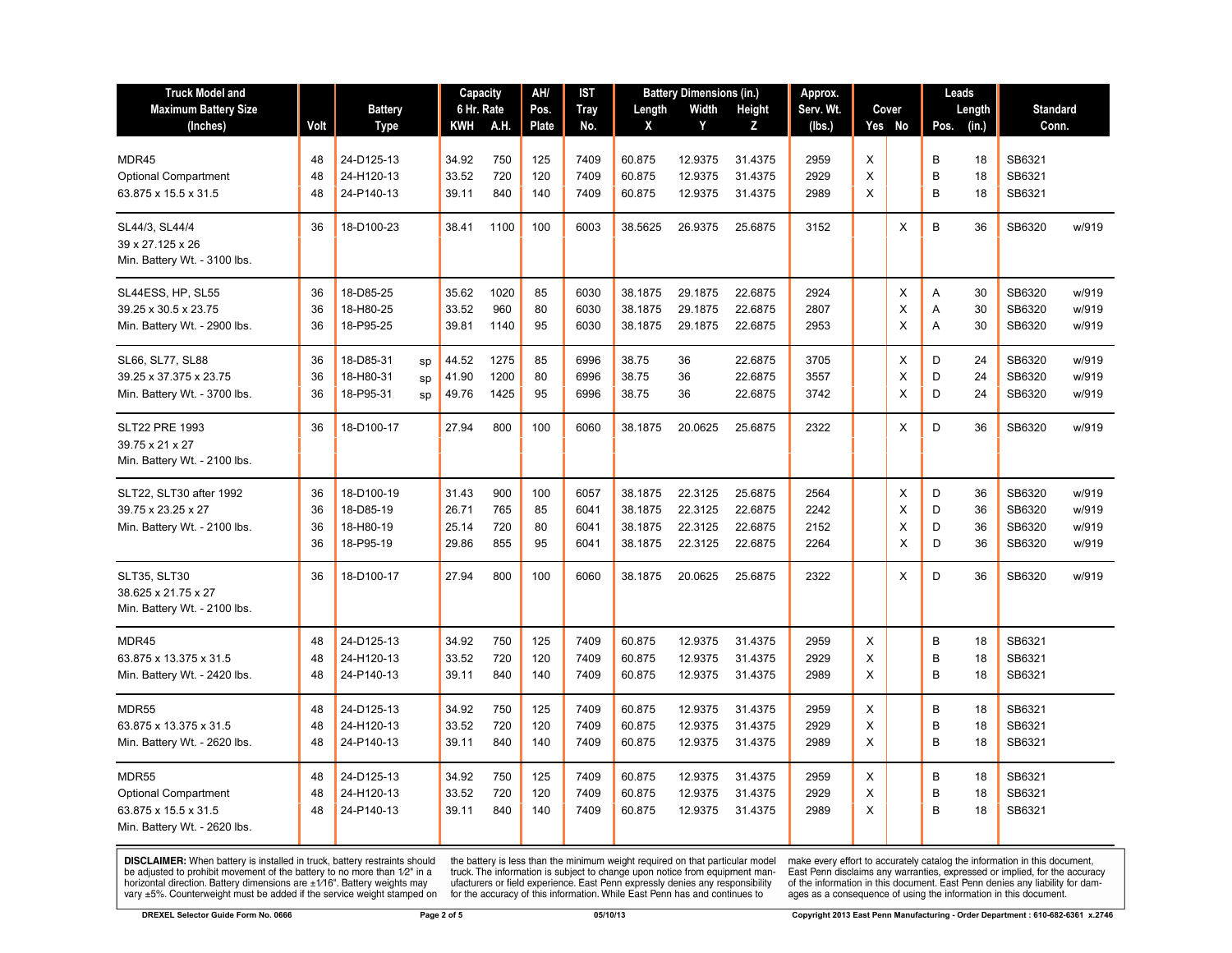| <b>Truck Model and</b>       |      |                |    | Capacity   |      | AH/   | IST         | <b>Battery Dimensions (in.)</b> |         | Approx.       |           | Leads    |       |      |        |                 |       |
|------------------------------|------|----------------|----|------------|------|-------|-------------|---------------------------------|---------|---------------|-----------|----------|-------|------|--------|-----------------|-------|
| <b>Maximum Battery Size</b>  |      | <b>Battery</b> |    | 6 Hr. Rate |      | Pos.  | <b>Tray</b> | Length                          | Width   | <b>Height</b> | Serv. Wt. |          | Cover |      | Length | <b>Standard</b> |       |
| (Inches)                     | Volt | <b>Type</b>    |    | KWH        | A.H. | Plate | No.         | X                               | Y       | z             | (Ibs.)    | Yes No   |       | Pos. | (in.)  | Conn.           |       |
|                              |      |                |    |            |      |       |             |                                 |         |               |           |          |       |      |        |                 |       |
| LLH40, LLH70, LLH90          | 48   | 24-D125-11     | SD | 29.10      | 625  | 125   | 7420        | 49.1875                         | 18.25   | 31.1875       | 2660      | X        |       | C    | 24     | SB6321          | w/919 |
| 49.1875 x 18.25 x 31.1875    | 48   | 24-H120-11     | sp | 27.94      | 600  | 120   | 7420        | 49.1875                         | 18.25   | 31.1875       | 2633      | X        |       | С    | 24     | SB6321          | w/919 |
| Min. Battery Wt. - 2500 lbs. | 48   | 24-P140-11     | sp | 32.59      | 700  | 140   | 7420        | 49.1875                         | 18.25   | 31.1875       | 2687      | X        |       | C    | 24     | SB6321          | w/919 |
| DXR35-F, DXR35-S             | 48   | 24-D125-11     |    | 29.10      | 625  | 125   | 7758        | 45.5                            | 16.5    | 31.1875       | 2510      | X        |       | B    | 18     | SB6321          |       |
| 47.6875 x 17.0625 x 31.8125  | 48   | 24-H120-11     |    | 27.94      | 600  | 120   | 7758        | 45.5                            | 16.5    | 31.1875       | 2485      | X        |       | B    | 18     | SB6321          |       |
| Min. Battery Wt. - 2425 lbs. | 48   | 24-P140-11     |    | 32.59      | 700  | 140   | 7758        | 45.5                            | 16.5    | 31.1875       | 2535      | X        |       | B    | 18     | SB6321          |       |
| DXR35-F, DXR35-S             | 48   | 24-D125-7      |    | 17.46      | 375  | 125   | 7759        | 47.3125                         | 10.4375 | 31.125        | 1582      | X        |       | B    | 18     | SB6321          |       |
| DXR45-S, DXR55-S             | 48   | 24-H120-7      |    | 16.76      | 360  | 120   | 7759        | 47.3125                         | 10.4375 | 31.125        | 1566      | $\times$ |       | B    | 18     | SB6321          |       |
| <b>Optional Compartment</b>  | 48   | 24-P140-7      |    | 19.56      | 420  | 140   | 7759        | 47.3125                         | 10.4375 | 31.125        | 1598      | X        |       | B    | 18     | SB6321          |       |
| 47.6875 x 11.3125 x 31.8125  |      |                |    |            |      |       |             |                                 |         |               |           |          |       |      |        |                 |       |
| Min. Battery Wt. - 1545 lbs. |      |                |    |            |      |       |             |                                 |         |               |           |          |       |      |        |                 |       |
| DXR35-F                      | 48   | 24-D125-9      |    | 23.28      | 500  | 125   | 7525        | 47.4375                         | 13.75   | 31.375        | 2170      | X        |       | B    | 18     | SB6321          |       |
| DXR35-S                      | 48   | 24-H120-9      |    | 22.35      | 480  | 120   | 7525        | 47.4375                         | 13.75   | 31.375        | 2148      | X        |       | B    | 18     | SB6321          |       |
| <b>Optional Compartment</b>  | 48   | 24-P140-9      |    | 26.07      | 560  | 140   | 7525        | 47.4375                         | 13.75   | 31.375        | 2192      | X        |       | B    | 18     | SB6321          |       |
| 47.6875 x 14.1875 x 31.8125  |      |                |    |            |      |       |             |                                 |         |               |           |          |       |      |        |                 |       |
| Min. Battery Wt. - 1945 lbs. |      |                |    |            |      |       |             |                                 |         |               |           |          |       |      |        |                 |       |
| DXR35-C                      | 48   | 24-D125-9      |    | 23.28      | 500  | 125   | 7287        | 37.8125                         | 14.5625 | 31.1875       | 2064      | X        |       | B    | 18     | SB6321          |       |
| 41.8125 x 17.0625 x 31.8125  | 48   | 24-H120-9      |    | 22.35      | 480  | 120   | 7287        | 37.8125                         | 14.5625 | 31.1875       | 2043      | $\times$ |       | B    | 18     | SB6321          |       |
| Min. Battery Wt. - 1945 lbs. | 48   | 24-P140-9      |    | 26.07      | 560  | 140   | 7287        | 37.8125                         | 14.5625 | 31.1875       | 2085      | X        |       | B    | 18     | SB6321          |       |
| DXR35-C                      | 48   | 24-D125-9      |    | 23.28      | 500  | 125   | 7760        | 40.25                           | 13.75   | 31.1875       | 2031      | X        |       | B    | 18     | SB6321          |       |
| <b>Optional Compartment</b>  | 48   | 24-H120-9      |    | 22.35      | 480  | 120   | 7760        | 40.25                           | 13.75   | 31.1875       | 2011      | $\times$ |       | B    | 18     | SB6321          |       |
| 41.8125 x 14.1875 x 31.8125  | 48   | 24-P140-9      |    | 26.07      | 560  | 140   | 7760        | 40.25                           | 13.75   | 31.1875       | 2051      | $\times$ |       | B    | 18     | SB6321          |       |
| Min. Battery Wt. - 1545 lbs. |      |                |    |            |      |       |             |                                 |         |               |           |          |       |      |        |                 |       |
| DDXR45-S, DXR45-H            | 48   | 24-D125-11     |    | 29.10      | 625  | 125   | 7758        | 45.5                            | 16.5    | 31.1875       | 2510      | X        |       | B    | 18     | SB6321          |       |
| DXR55-H/S                    | 48   | 24-H120-11     |    | 27.94      | 600  | 120   | 7758        | 45.5                            | 16.5    | 31.1875       | 2485      | X        |       | B    | 18     | SB6321          |       |
| 47.75 x 17.0625 x 31.8125    | 48   | 24-P140-11     |    | 32.59      | 700  | 140   | 7758        | 45.5                            | 16.5    | 31.1875       | 2535      | X        |       | B    | 18     | SB6321          |       |
| Min. Battery Wt. - 2425 lbs. |      |                |    |            |      |       |             |                                 |         |               |           |          |       |      |        |                 |       |
| DXR45-H, DXR55-H/S           | 48   | 24-D125-15     |    | 40.74      | 875  | 125   | 7523        | 46.6875                         | 19.3125 | 31.4375       | 3361      | X        |       | B    | 18     | SB6321          |       |
| 47.75 x 19.8125 x 31.8125    | 48   | 24-H120-15     |    | 39.11      | 840  | 120   | 7523        | 46.6875                         | 19.3125 | 31.4375       | 3327      | X        |       | B    | 18     | SB6321          |       |
| Min. Battery Wt. - 2865 lbs. | 48   | 24-P140-15     |    | 45.63      | 980  | 140   | 7523        | 46.6875                         | 19.3125 | 31.4375       | 3395      | X        |       | B    | 18     | SB6321          |       |
|                              |      |                |    |            |      |       |             |                                 |         |               |           |          |       |      |        |                 |       |

**DISCLAIMER:** When battery is installed in truck, battery restraints should be adjusted to prohibit movement of the battery to no more than  $12^v$  in a horizontal direction. Battery dimensions are  $\pm 1/16^v$ . Battery wei

the battery is less than the minimum weight required on that particular model<br>truck. The information is subject to change upon notice from equipment man-<br>ufacturers or field experience. East Penn expressly denies any respo

make every effort to accurately catalog the information in this document,<br>East Penn disclaims any warranties, expressed or implied, for the accuracy<br>of the information in this document. East Penn denies any liability for d ages as a consequence of using the information in this document.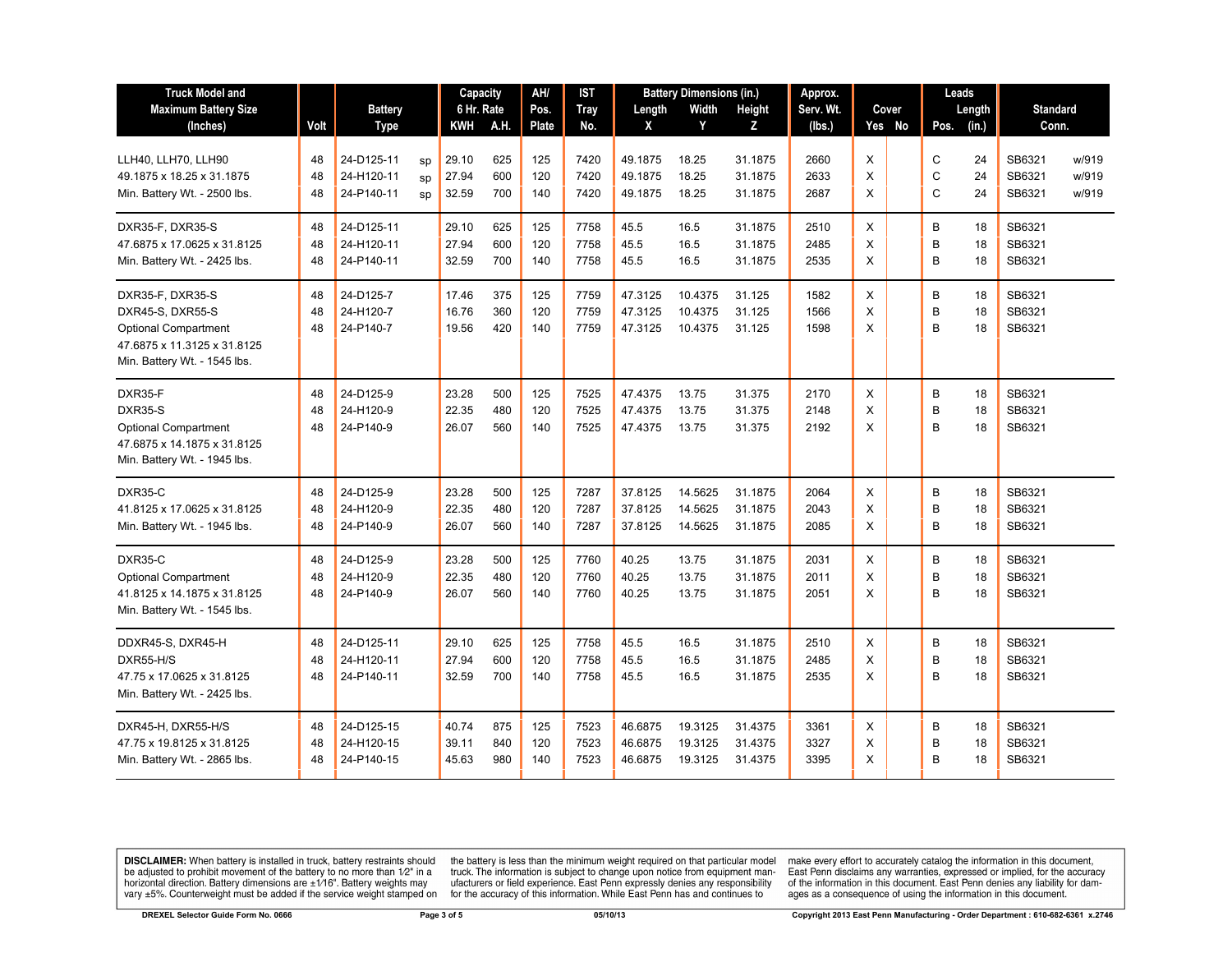| <b>Truck Model and</b><br><b>Maximum Battery Size</b><br>(Inches)                        | Volt           | <b>Battery</b><br>Type                 | Capacity<br>6 Hr. Rate<br>KWH A.H.           |                   | AH/<br>Pos.<br><b>Plate</b> | IST<br><b>Tray</b><br>No. | Length<br>X                   | <b>Battery Dimensions (in.)</b><br>Width<br>Y | Height<br>Z                   | Approx.<br>Serv. Wt.<br>(Ibs.) |             | Cover<br>Yes No | Leads<br>Length<br>Pos. (in.) | <b>Standard</b><br>Conn.   |
|------------------------------------------------------------------------------------------|----------------|----------------------------------------|----------------------------------------------|-------------------|-----------------------------|---------------------------|-------------------------------|-----------------------------------------------|-------------------------------|--------------------------------|-------------|-----------------|-------------------------------|----------------------------|
| DXR45-S, DXR45-H<br>DXR55-S<br>47.75 x 14.1875 x 31.8125<br>Min. Battery Wt. - 1945 lbs. | 48<br>48<br>48 | 24-D125-9<br>24-H120-9<br>24-P140-9    | 23.28<br>22.35<br>26.07                      | 500<br>480<br>560 | 125<br>120<br>140           | 7525<br>7525<br>7525      | 47.4375<br>47.4375<br>47.4375 | 13.75<br>13.75<br>13.75                       | 31.375<br>31.375<br>31.375    | 2170<br>2148<br>2192           | X<br>X<br>X |                 | B<br>18<br>B<br>18<br>B<br>18 | SB6321<br>SB6321<br>SB6321 |
| DXT30<br>48.25 x 16.875 x 31.5<br>Min. Battery Wt. - 2470 lbs.                           | 48<br>48<br>48 | 24-D125-11<br>24-H120-11<br>24-P140-11 | 29.10<br>27.94<br>32.59                      | 625<br>600<br>700 | 125<br>120<br>140           | 7758<br>7758<br>7758      | 45.5<br>45.5<br>45.5          | 16.5<br>16.5<br>16.5                          | 31.1875<br>31.1875<br>31.1875 | 2510<br>2485<br>2535           | X<br>X<br>X |                 | B<br>18<br>B<br>18<br>B<br>18 | SB6321<br>SB6321<br>SB6321 |
| SL50, SL30, SL40<br>38.625 x 33.5 x 25.75<br>Min. Battery Wt. - 3250 lbs.                | 48             | 24-D100-21                             | 46.56                                        | 1000              | 100                         | 7117                      | 38.1875                       | 32.6875                                       | 25.6875                       | 3754                           |             | X               | A<br>36                       | SB6321                     |
| SL60, SL80<br>45 x 39.625 x 23.5<br>Min. Battery Wt. - 4300 lbs.                         | 72             | 36-D85-19                              | 53.43                                        | 765               | 85                          | 8008                      | 44.1875                       | 38.1875                                       | 22.6875                       | 4422                           |             | X               | D<br>36                       | SB6343                     |
| <b>SL120</b><br>45 x 39.75 x 22.75<br>Min. Battery Wt. - 2140 lbs.<br>See Note A         | 72<br>72<br>72 | 18-D85-19<br>18-H80-19<br>18-P95-19    | 26.71 ea 765<br>25.14 ea 720<br>29.86 ea 855 |                   | 85<br>80<br>95              | 6315<br>6315<br>6315      | 44.1875<br>44.1875<br>44.1875 | 19.3125<br>19.3125<br>19.3125                 | 22.6875<br>22.6875<br>22.6875 | 2269<br>2178<br>2292           |             | X<br>Χ<br>X     | Α<br>36<br>Α<br>36<br>A<br>36 | SB6320<br>SB6320<br>SB6320 |
| SLF30<br>39.375 x 28.5 x 27.5<br>Min. Battery Wt. - 2650 lbs.                            | 36             | 18-D100-23                             | 38.41                                        | 1100              | 100                         | 6140                      | 38.1875                       | 26.9375                                       | 25.6875                       | 3095                           |             | Χ               | B<br>24                       | SB6321                     |
| SLF30<br>39.375 x 28.5 x 27.5<br>Min. Battery Wt. - 2650 lbs.                            | 48             | 24-D100-17                             | 37.25                                        | 800               | 100                         | 7086                      | 38.1875                       | 26.6875                                       | 25.6875                       | 3112                           |             | X               | B<br>24                       | SB6321                     |
| SLF40<br>39.375 x 33.5 x 27.5<br>Min. Battery Wt. - 2900 lbs.                            | 36             | 18-D100-27                             | 45.40                                        | 1300              | 100                         | 6281                      | 38.1875                       | 31.4375                                       | 25.6875                       | 3608                           |             | X               | B<br>24                       | SB6321                     |
| SLF40<br>39.375 x 33.5 x 27.5<br>Min. Battery Wt. - 2900 lbs.                            | 48             | 24-D100-19                             | 41.90                                        | 900               | 100                         | 7043                      | 38.1875                       | 29.6875                                       | 25.6875                       | 3465                           |             | X               | B<br>24                       | SB6321                     |
| SLT35HLC<br>38.625 x 26.5 x 27<br>Min. Battery Wt. - 2650 lbs.                           | 48             | 24-D100-15                             | 32.59                                        | 700               | 100                         | 7535                      | 35.3125                       | 25.5625                                       | 25.6875                       | 2686                           |             | Χ               | D<br>36                       | SB6321                     |

**DISCLAIMER:** When battery is installed in truck, battery restraints should<br>be adjusted to prohibit movement of the battery to no more than  $1/2$ " in a<br>horizontal direction. Battery dimensions are  $\pm 1/16$ ". Battery weig

the battery is less than the minimum weight required on that particular model<br>truck. The information is subject to change upon notice from equipment man-<br>ufacturers or field experience. East Penn expressly denies any respo

make every effort to accurately catalog the information in this document,<br>East Penn disclaims any warranties, expressed or implied, for the accuracy<br>of the information in this document. East Penn denies any liability for d ages as a consequence of using the information in this document.